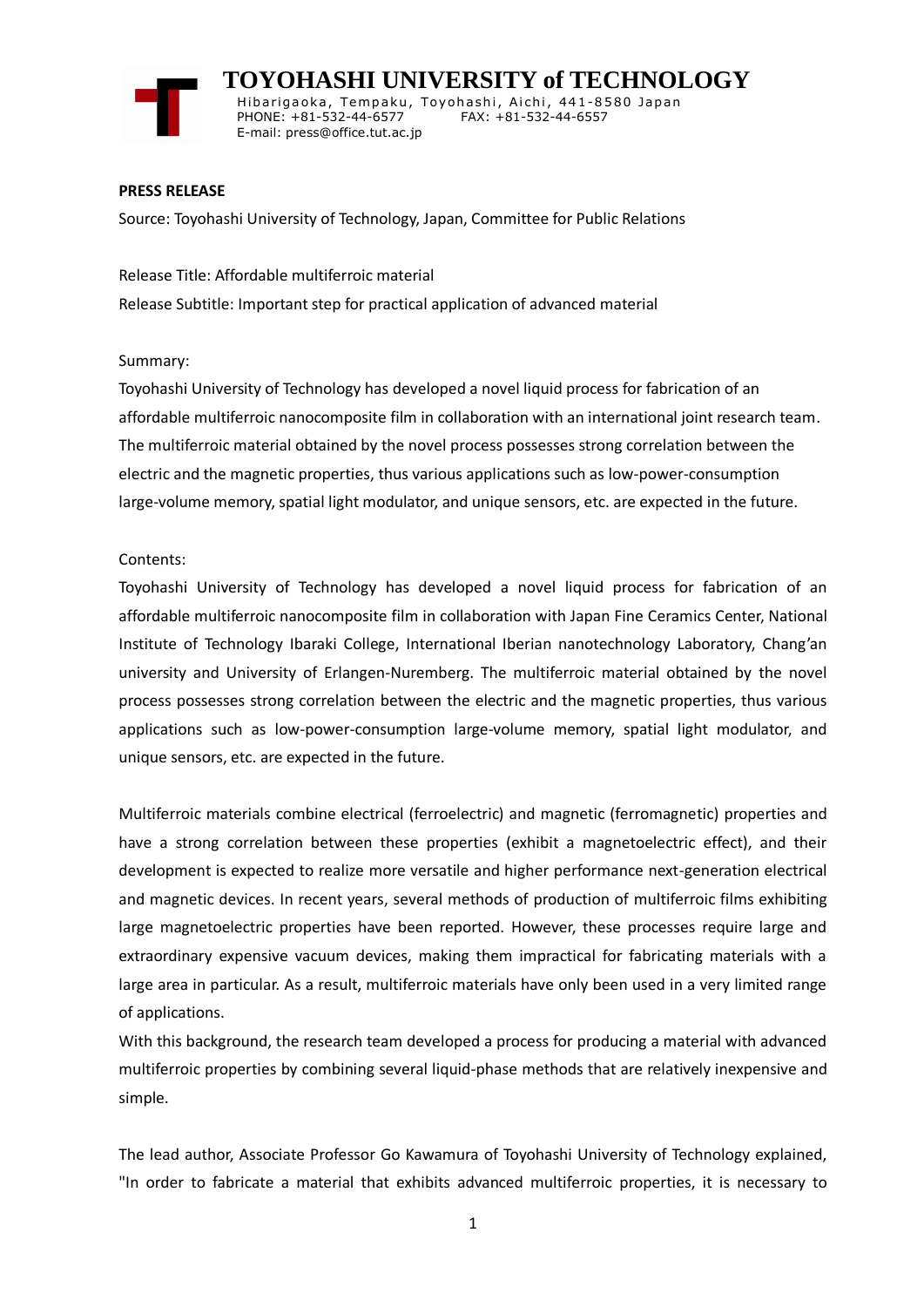# **TOYOHASHI UNIVERSITY of TECHNOLOGY**

Hibarigaoka, Tempaku, Toyohashi, Aichi, 441-8580 Japan PHONE: +81-532-44-6577 FAX: +81-532-44-6557 E-mail: press@office.tut.ac.jp

combine ferroelectric and ferromagnetic materials appropriately and periodically on the nanometer scale. In the past, nanopillar array structures were fabricated in a self-organized manner using gas-phase methods, and a large magnetoelectric effect was observed in such materials. However, the gas-phase methods required the use of large and expensive equipment, and it was practically impossible to increase the area of the sample. Therefore, we worked on the fabrication of nanopillar array-like composite films using only affordable and simple liquid-phase methods. In the multiferroic composite film obtained by the process we developed, it is clarified that there is a local epitaxial relationship at the interface between the ferroelectric and the ferromagnetic materials, thereby producing a large magnetoelectric effect. Compared to conventional gas-phase processes, multiferroic composite films can be produced at a much lower cost and can be used for larger areas."

This study was interdisciplinary, requiring a variety of specialties. Therefore, the research team collaborated with specialists in dielectric materials and magnetic materials, specialists in observation of nanostructures using electron microscopes, and specialists in liquid-phase synthesis, among others, from various institutions in Japan and overseas. The novel process was developed by combining these advanced specialties.

The research team believes that more precise creation of controlled nanostructures can further improve the magnetoelectric effect, and will continue to optimize the process. Ultimately, the team plans to produce large area materials, which is also a feature of the process that was developed, and apply them to a spatial light modulator to develop applications such as spatial displays that can build huge three-dimensional images.

## Funding agency

This work was financially supported by the Program for Fostering Globally Talented Researchers (R2802), JSPS. TG, YN, and MI acknowledge JSPS KAKENHI [Grant Nos. 17K19029, 16H04329, and 26220902]. TG acknowledges JST PRESTO [Grant No. JPMJPR1524]. FLD acknowledges the N2020; Nanotechnology based functional solutions (NORTE-45-2015-02).

## Reference:

Go Kawamura, Kentaro Oura, Wai Kian Tan, Taichi Goto, Yuichi Nakamura, Daisaku Yokoe, Francis Leonard Deepak, Khalil El Hajraoui, Xing Wei, Mitsuteru Inoue, Hiroyuki Muto, Kazuhiro Yamaguchi, Aldo R. Boccaccini and Atsunori Matsuda (2019). Nanotube array-based barium titanate–cobalt ferrite composite film for affordable magnetoelectric multiferroics. Journal of Materials Chemistry C, 7, 10066-10072. DOI: 10.1039/C9TC02442E